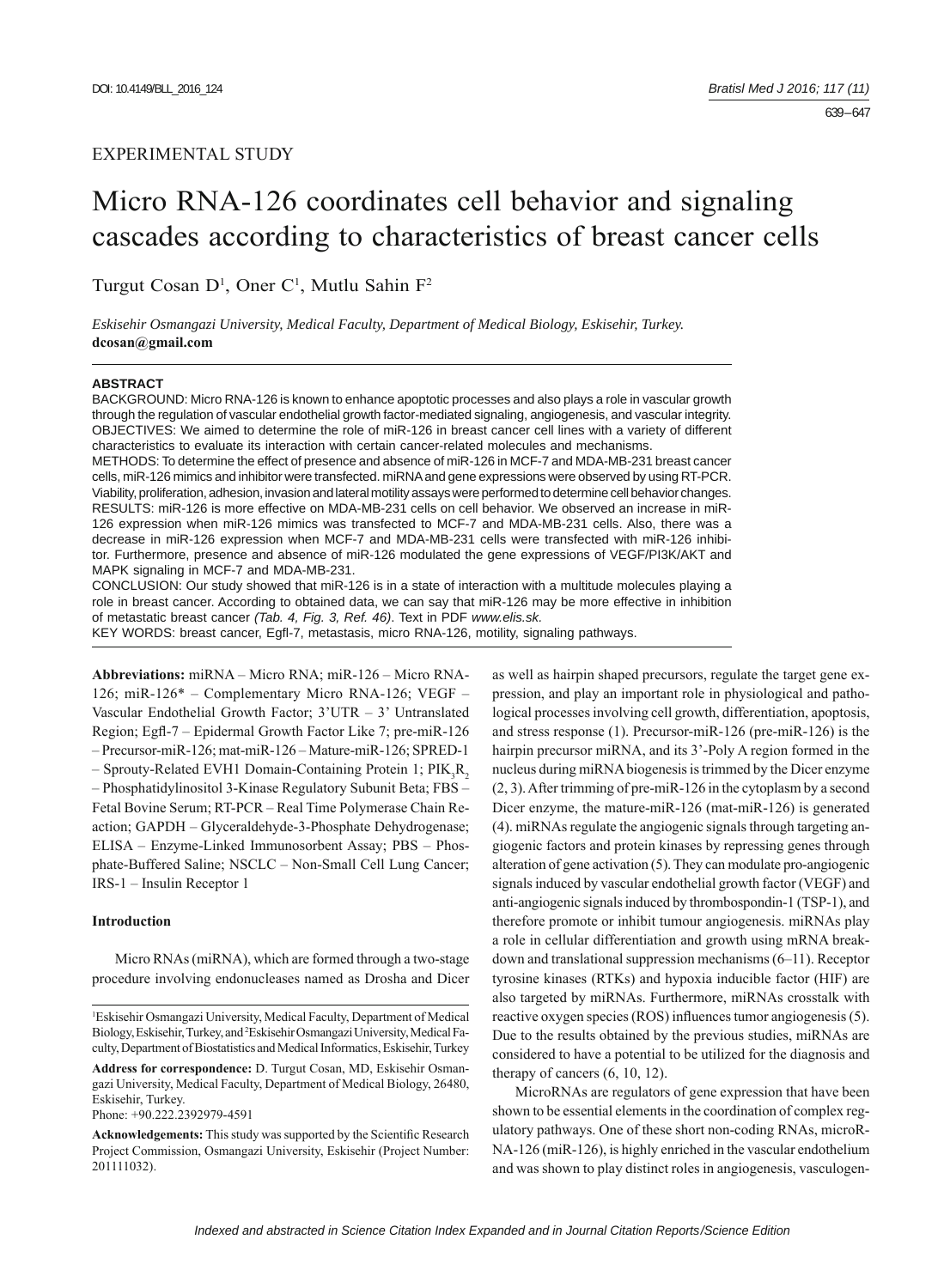esis and endothelial inflammation. Lack of miR-126 leads to severe complications in the response in vascular development as well as vital repair mechanisms carried out by endothelial cells (13).

In vertebrates the epidermal growth factor like 7 (*Egfl -7)* gene codes the biologically active miRNAs (7). miR-126 is one of these active miRNAs, which is found in intron 7 at 9p34.3 region of chromosome  $9(6)$ , and is considered to be specific for endothelial cells. miR-126 is controlling the fate and/or function of a variety of cells differentiating from the hematopoietic lineage, including megakaryocytes and erythrocytes. Furthermore, reports have suggested a protective role of circulating microRNA-126 in murine models of organ ischemia (13).

The growth sprouting and the growth sprouty-related proteins observed during the angiogenesis step are regulators of cell growth (14). The activity of sprouty-related EVH1 domain-containing protein 1 (SPRED-1) is primarily regulated by tyrosine phosphorylation, facilitated by hematopoietic factors. SPRED-1 plays a vital role in the tumorigenesis and metastasis of a stable tumor since it is an inhibitor of Ras-Mitogen-Activated Protein Kinase (MAPK) and RhoA cell signaling pathways (15). In particular, SPRED-1 binds to and inactivates the RAF-1, which is involved in the MAPK signaling and which represents the upstream kinase of the pathway (16, 17). miR-126 downregulation was associated with increased SPRED-1, leading to decreased activation of RAF (phosphorylated RAF/RAF) and MAPK (phosphorylated MAPK/MAPK), thus inhibiting the vascular endothelial growth factor pathway (18).

Phosphatidylinositol 3-kinase regulatory subunit beta  $(PIK_3R_2)$ is a regulatory component of PI3K, which is located on the upstream of AKT (19).  $PIK_3R_2$  binds and inactivates PI3K, which is involved in PI3K/p-AKT signal pathway and inactivation of PI3K has an impact on PI3K/p-AKT pathway functioning (20). The PI3K/p-AKT pathway is well-known to be responsible for regulating cell growth, proliferation, survival and angiogenesis in the development of cancer. Therefore, molecules altering the expression of  $PIK_3R_2$  may be an effective way to lower the malignancy of cancer types. Several previous reports have demonstrated that miR-126 reduces the expression of  $PIK_3R_2$  by directly targeting its 3'-untranslated region (20, 21).

Breast cancer is highly resistant to chemotherapeutic approach and hence, alternative strategies have been developed to fight against this heterogeneous group of disease (22). One of these al-

|  |  |  |  |  | Tab. 1. The sequences are transfected into cells. |  |  |
|--|--|--|--|--|---------------------------------------------------|--|--|
|--|--|--|--|--|---------------------------------------------------|--|--|

|                                     | Transfected sequence          |
|-------------------------------------|-------------------------------|
| Pre-miR-126                         | 5'-UCGUACCCGUGAGUAAUAAUGCG-3' |
| Mat-miR-126                         | 5'-GTGTAACACGTCTATACGCCCA-3'  |
| Anti-miR-126                        | 5'-GCATTATTACTCACGGTACGA-3'   |
| Scrambled (non-target)              | 5'-GTGTAACACGTCTATACGCCCA-3'  |
| $(Pre = nrecurrent: Mat = matrire)$ |                               |

(Pre – precursor; Mat – mature)

ternative strategies is gene treatment. Although many studies have demonstrated the effect of various drugs for the treatment of breast cancer, we aimed to demonstrate the effect of gene treatmentin breast cancer. In our study, we assessed the activities of micro RNA-126 in MCF-7 and MDA-MB-231 breast cancer cell lines.

# **Material and methods**

## *Cell Culture and Transfection*

MCF-7 and MDA-MB-231 cells were purchased from American Type Culture Collection (ATCC, Manassas, VA, USA), and the cells were incubated at 37 °C with 5 %  $CO_2$  in RPMI 1640 (Biological Industries, Israel) containing 100 U/ml penicillin/streptomycin (Gibco, UK) and 10 % fetal bovine serum (FBS) (Gibco, UK). Before transfection, MCF-7 and MDA-MB-231 cells were incubated in 6-well plates (Greiner, Germany) to make sure the cells grow to 80 % confluence. Precursor (pre-), mature (mat-), anti-miR-126 (precursor/mimic/inhibitor) and the small interfering RNA (siRNA) that acted on siRNA control transcripts (scrambled or non-target) were obtained from Alpha DNA (Montreal, Quebec). siPORT Transfection kit (Ambion, Carlsbad, USA) was used to transfect cells as per the instruction of the manufacturer. The transfected sequences are shown in Table 1.

## *RNA isolation and real time polymerase chain reaction (RT-PCR)*

Total RNA was isolated from cells using Paris Total RNA Isolation Kit (Ambion, Carlsbad, USA) as per the instructions of the manufacturer. Primer sets for amplification of miR–126, miR-126<sup>\*</sup>, *Egfl–7, VEGFR<sub>2,</sub> SPRED-1, PIK<sub>3</sub>R<sub>2</sub>, PI3K, AKT, RAF-,1 ERK and GAPDH* were designed and supplied by Alpha DNA, MontReal, Quebec. RT-PCR was performed in Stratagene MxPro3000 (Stratagene, UK). Glyceraldehyde-3-phosphate dehydrogenase (*GAPDH*) (Alpha DNA, Montreal, Quebec) was used as an internal control,

| Primer         | Forward Sequence               | Reverse Sequence               |
|----------------|--------------------------------|--------------------------------|
| $m$ iR-126     | 3'- GTCCGCTCGTACCGTGAGTAATA-'5 | 3'-CCAGTCTCAGGGTCCGAGGTATTC-'5 |
| $m$ iR-126 $*$ | 3'-CGCGCTCATTATTACTTTTGGTA-5'  | 3'-CCAGTCTCAGGGTCCGAGGTATTC-'5 |
| $Egfl-7$       | 5'-TGCGACGGACACAGAGCCTGCA-3'   | 5'-CAAGTATCTCCCTGCCATCCCA-3'   |
| VEGFR,         | 5'-CACCACTCAAACGCTGACATGTA-3'  | 5'-GCTCGT TGGCGC ACTCTT-3'     |
| SPRED-1        | 5'-CTGATCCCTGTTCGTGTGACA-3'    | 5'-AGACAAAGCTACCAGGGCTAACC-3'  |
| PIK, R         | 5'-CGAGACCAGTACCTCGTGTG-3'     | 5'-TAATCCCCAGCCACTCGTT-3'      |
| PI3K           | 5'-CCAAAATTACTGCTGTCAAT-3'     | 5'- TAGGCCAAATCTGAAGCA -3'     |
| <b>AKT</b>     | 5'-TGGGCCTGGCAAAACCT-3'        | 5'-CGGTCTGAATCTGGTTCATTCA-3'   |
| $RAF-1$        | 5'-GGATTGGGTCAGGCTCTT-3'       | 5'-GGGTCGACAACCTTTAGGA-3'      |
| <b>ERK</b>     | 5'-GTTCCCAAATGCTGACTC-3'       | 5'-CAGAGCCTGTTCTACTTCAA-3'     |
| <b>GAPDH</b>   | 5'-CGAGGGGGGAGCCAAAAGGG-'3     | 3'-GAAACTGCGACCCCGACCGT-'5     |

**Tab. 2. Forward and reverse sequences of the primers used in RT-PCR.**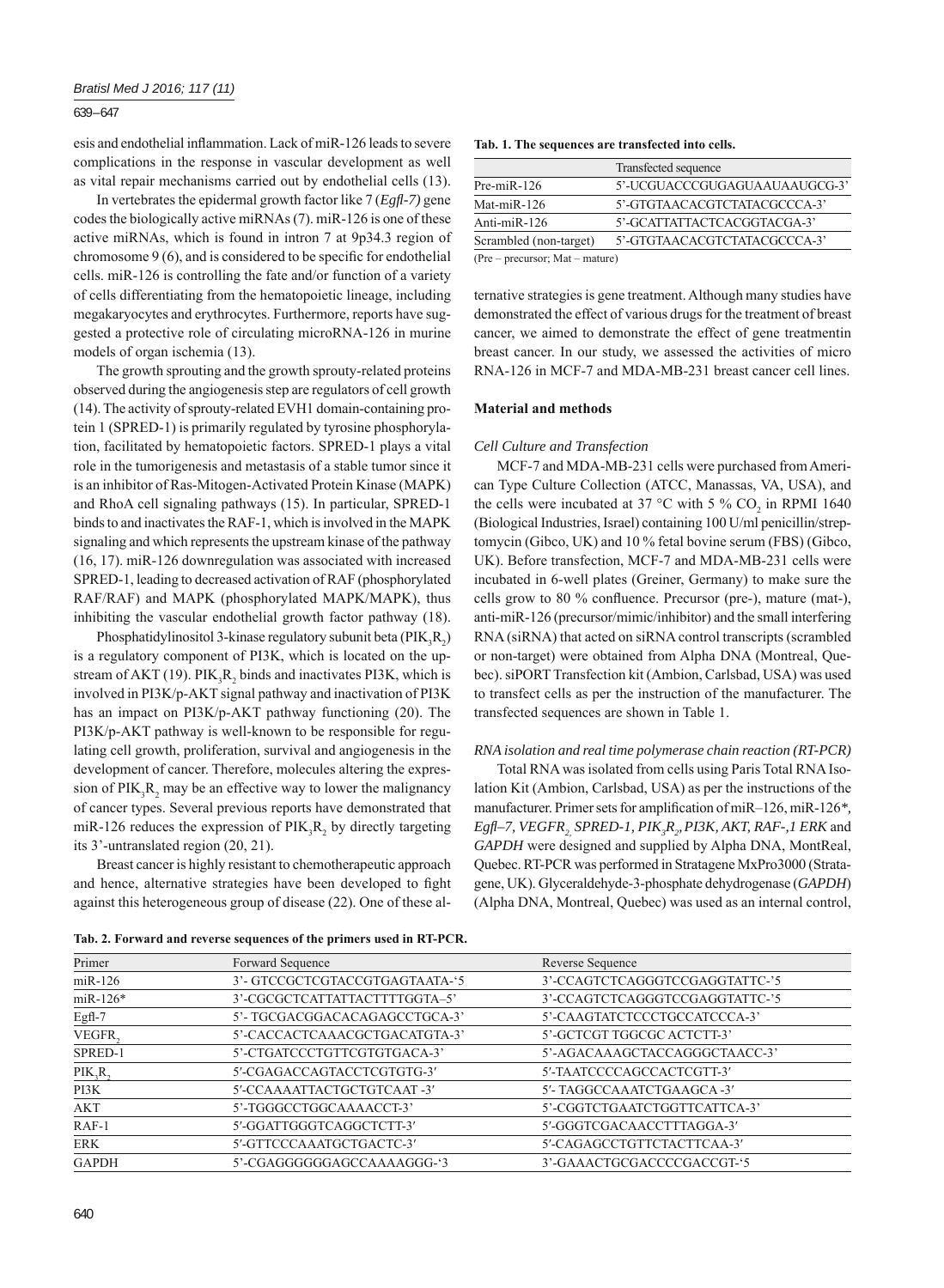|              |                          |            | <b>VIABILITY</b>       | <b>PROLIFERATION</b>     | <b>ADHESION</b>          |
|--------------|--------------------------|------------|------------------------|--------------------------|--------------------------|
| $MCF-7$      | <b>SCRAMBLED</b>         |            | 75 (69.050-90)         | 24694 (22040-26292)      | $0.725(0.660 - 0.750)$   |
|              | miR-126 MIMICS           | PRE        | $62.5(53.57-100)$      | 13490 (12765-14640)*     | $0.620(0.550-0.680)$     |
|              |                          | <b>MAT</b> | 80 (62.502-87.498)     | 32940 (29942-35665)      | $0.625(0.510-0.690)$     |
|              | miR-126 INHIBITOR (ANTI) |            | 91.67 (65.002-100)     | 69440 (59040-72290)***   | $0.335(0.260-0.370)$ *** |
|              | <b>SCRAMBLED</b>         |            | 94.02 (90.835-97.825)  | 81743 (70743-89457)      | $0.425(0.380 - 0.580)$   |
| $MDA-MB-231$ | $miR-126$ MIMICS         | PRE        | 100 (81.665-100.000)   | 29171 (28457-29743)***   | $0.515(0.470-0.600)$     |
|              |                          | <b>MAT</b> | $75(70.715 - 89.735)$  | 23028.5 (18886-25600)*** | $0.510(0.470-0.600)$     |
|              | miR-126 INHIBITOR (ANTI) |            | 91.61 (88.240-100.000) | 42957 (38457-50457)      | $(0.310 - 0.380)$ ***    |

**Tab. 3. Viability, proliferation and adhesion data in MCF-7 and MDA-MB-231.**

PRE – precursor, MAT – mature,  $* p \le 0.05$ ;  $** p \le 0.01$ ,  $*** p \le 0.001$ 

and the expressions of miRNA and mRNA were normalized to the expression of *GAPDH*. Gene expression changes were quantified using the delta-delta CT method. The primer sequences used in RT-PCR are shown in Table 2.

#### *Cell viability assays*

Cells were stained with trypan blue (Biological Industries, Israel) and were counted under the microscope to determine the number of viable/non-viable cells.

#### *Cell proliferation assays*

The XTT Kit (Biological Industries, Israel) was used to determine proliferation of MCF-7 and MDA-MB-231 cells. The cells were cultured into 96-well plates (Greiner, Germany). miR-NA analogues or suppressors were used to transfect cells. After transfection, XTT was pipetted to wells and cultured for 2 h. The microplate spectrophotometer (Lab Systems, Finland)) was used to determine the absorbance at 450 nm.

#### *Cell adhesion assays*

After transfection, wells were flushed with phosphate-buffered saline (PBS; Sigma, Saint Louis, USA) three times. Then XTT was pipetted to all wells and cultured for 2 h. The microplate spectrophotometer (Lab Systems, Finland)) was used to determine the absorbance at 450 nm.

#### *Lateral motility assay*

The lateral motility of MCF-7 and MDA-MB-231 cells was analyzed in petri dishes. A total of  $2x10<sup>5</sup>$  transfected cells were suspended in petri dishes with medium. After 24 hours, the width of three wound areas generated at the base of the petri dish by the tip of a 1000 μl pipette was measured. Following incubation for 0, 24, 48 and 72 h, the width of three wound areas was measured. The motility in this area was assessed using measurements performed at 45 different locations for each group and for each hour.

#### *Cell invasion assay*

The invasion was analyzed in 24-well Boyden chambers with 8 μm pore size polycarbonate membranes (Corning, Inc., Corning, NY, USA). A total of  $2x10<sup>5</sup>$  transfected cells were suspended in the upper chamber with serum-free medium, while the lower chamber was filled with medium. In the invasion assays, the membranes were covered with Matrigel (BD Biosciences, San

Diego, CA, USA) to form matrix barriers. Following incubation for 48 h, the cells on the upper surface were removed by wiping with a cotton swab and the cells on the lower surface of the membrane were fixed in methanol, stained with 0.1% crystal violet (Sigma-Aldrich, St. Louis, MO, USA) and counted. The number of cells invading to the lower zone was measured in at least 8 locations randomly determined.

#### *Statistical analysis*

A normal distribution of the continuous variables was performed using the Kolmogorov-Smirnov test. Comparisons between groups of normally distributed variable were evaluated by One-Way variance analysis (ANOVA). The Tukey HSD test was used for multiple comparisons. Comparisons between groups of not normally distributed variables were evaluated by the Kruskal-Wallis test. Multiple comparisons of these groups were evaluated by the Dunn test. All analyses were performed using IBM SPSS Statistics 21.0 software package. The experiments were repeated independently three times.

## **Results**

# *Effect of pre-, mat- and anti-miR-126 transfections on MCF-7 and MDA-MB-231 breast cancer cell behavior*

*Viability:* To assess the potential role of miR-126 in breast cancer, miR-26 mimics (pre-miR-126 and mat-miR-126) were used to overexpress the level of miR-126 in MCF-7 and MDA-MB-231 cells. Furthermore, miR-126 inhibitor (anti-miR-126) was used to repress the level of miR-126 in each breast cancer cell lines. Overexpression of mat-miR-126 significantly inhibited the viability in only MDA-MB-231 cells. Among MCF-7 cells, there was a decrease in the number of viable cells in the scrambled transfected cells as compared to cells transfected with pre-miR-126. In comparison with the scrambled transfected cells, an increase was detected in the viability of cells transfected with mat-miR-126 and miR-126 inhibitor (anti-miR-126) (Tab. 3) ( $p > 0.05$ ). Although pre-miR-126 transfection induced the viability of MDA-MB-231 cells and mat-miR-126 transfection reduced the viability of MDA-MB-231 cells as compared to the scrambled transfected cells, no statistically significant difference was found between the groups (Tab. 3) ( $p > 0.05$ ). Furthermore, viability of MDA-MB-231 cells was decreased significantly in miR-126 inhibitor as compared to the scrambled transfected cells (Tab. 3) ( $p < 0.05$ ).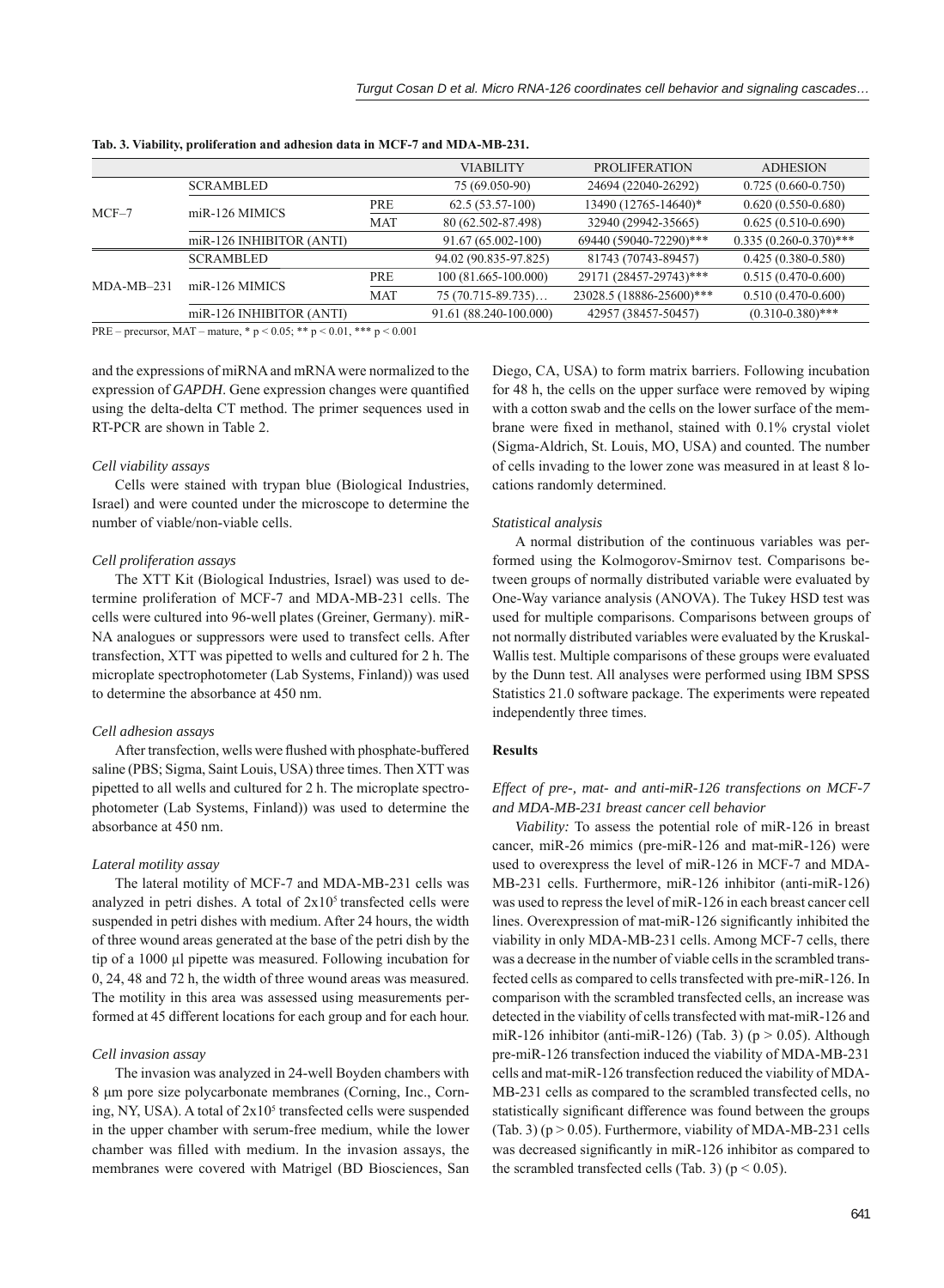

**Fig. 1. Invasion assay of breast cancer cells transfected with scrambled (non-target), miR-126 mimics or miR-126 inhibitor. The invasion assay revealed that the suppression of miR-126 induced the invasion in MDA-MB-231 cells (\* p < 0.001). Representative images are shown [A: MCF-7 Scrambled (Non-Target) Group; B: MCF-7 pre-miR-126 Transfected Group; C: MCF-7 mat-miR-126 Transfected Group; D: MCF-7 anti-miR-126 Transfected Group; E: MDA-MB-231 Scrambled (Non-Target) Group; F: MDA-MB-231 pre-miR-126 Transfected Group; G: MDA-MB-231 mat-miR-126 Transfected Group and H: MDA-MB-231 anti-miR-126 Transfected Group].**

*Proliferation:* Proliferation is one of the characteristic aggressive properties of cancer cells. Overexpression of miR-126 significantly inhibited the growth rate of breast cancer cells. There was a decrease in proliferation in MCF-7 cells transfected with pre-miR-126 as compared to scrambled transfected cells (Tab. 3)  $(p < 0.05)$ . There was an increase in cells transfected with matmiR-126, but no statistically significant difference was found between the groups (Tab. 3) ( $p > 0.05$ ). The transfection of miR-126 inhibitor increased the growth rate of MCF-7 cells (Tab. 3)  $(p < 0.001)$ . In MDA-MB-231 cells, a significant induction was determined in cells transfected with miR-126 mimics as compared to the scrambled transfected cells (Tab. 3) ( $p < 0.001$ ). However, miR-126 inhibitor transfection showed no statistically significant difference as compared to the scrambled transfected cells (Tab. 3) ( $p > 0.05$ ).

*Adhesion:* There was a decrease in miR-126 mimic transfected with MCF-7 cells (Tab. 3) ( $p > 0.05$ ). A significant inhibition of adhesion was observed as compared to the scrambled transfected cells when miR-126 inhibitor was transfected to MCF-7 cells (Tab. 3)  $(p < 0.001)$ . Although overexpression of miR-126 by transfecting miR-126 mimics resulted in an increase of the adhesion in MDA-

MB-231 cells as compared to the scrambled transfected cells, no statistically significant difference was found between the groups  $(Tab. 3)$  (p  $> 0.05$ ). As compared to the scrambled transfected cells, a there was a statistically significant decrease in MDA-MB-231 cells when transfected with miR-126 inhibitor (Tab. 3) ( $p < 0.001$ ).

*Lateral motility (Wound healing):* Lateral motility and invasion are examples of the characteristic aggressive properties of cancer cells. These assays were used to measure the cell invasive and migrating capability. Therefore, we performed these assays to examine the metastasis potential of miR-126. There was a statistically significant inhibition in MCF-7 cells as compared to the scrambled transfected cells (0.421) when transfected with premiR-126 (0.347). However, transfection of mat-miR-126 (0.402) and miR-126 inhibitor (0.382) also inhibited the motility of MCF-7 cells; no significant difference between the two in the number of migrating cells was observed in the lateral motility assay ( $p > 0.05$ ). Overexpression of miR-126 by transfecting with mat-miR-126 (0.129) was observed as compared to the scrambled group (0.182)  $(p < 0.05)$ . Also, there was a significant increase in MDA-MB-231 cells transfected with miR-126 inhibitor (0.731) as compared to the scrambled transfected cells  $(0.182)$  ( $p < 0.001$ ). Cells transfected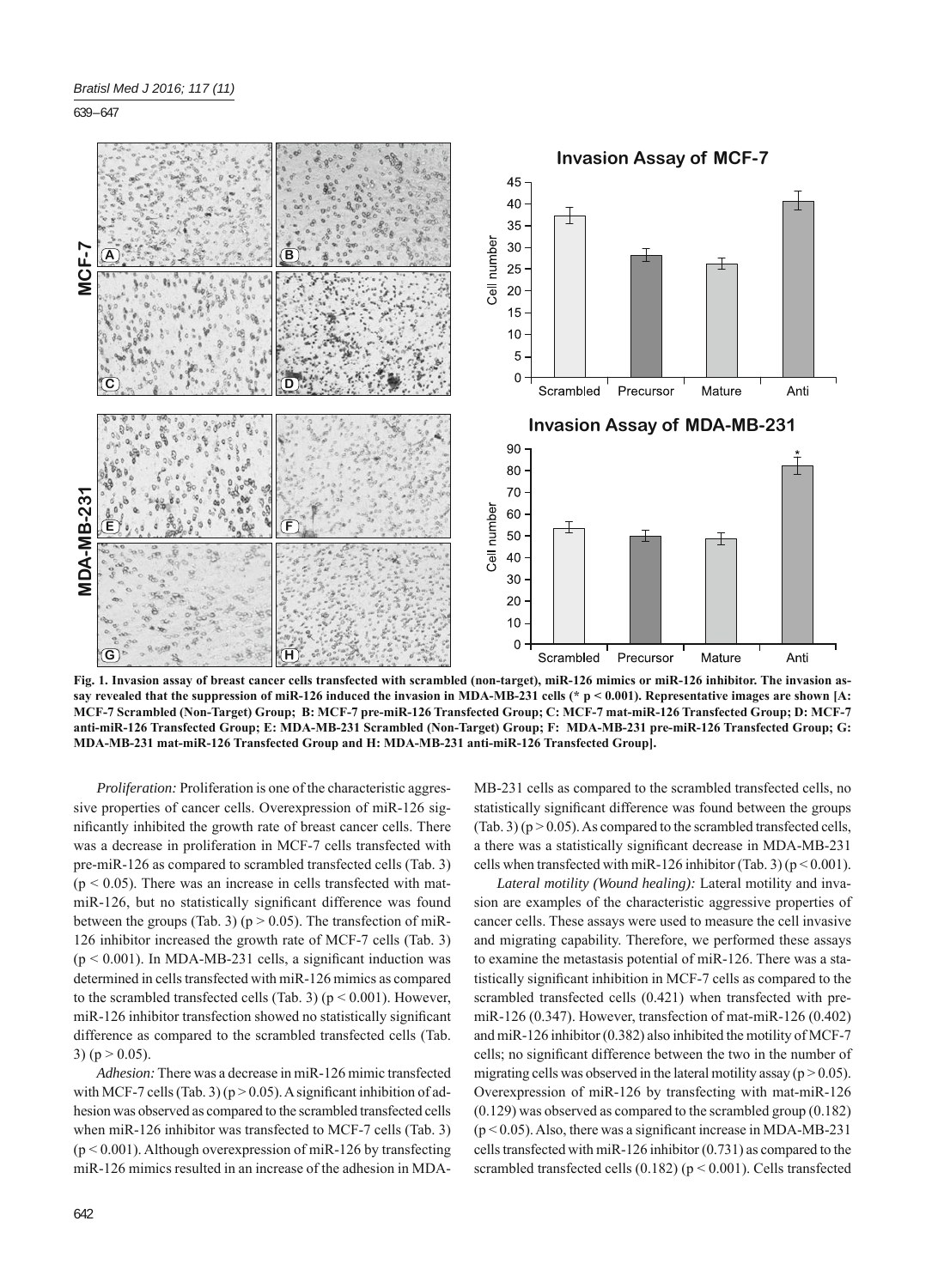with pre-miR-126  $(0.188)$  showed no statistically significant difference as compared to the scrambled transfected cells (0.182) in MDA-MB-231 cells ( $p > 0.05$ ).

*Invasion:* Overexpression of miR-126 by transfecting premiR-126 (28.09  $\pm$  2.38) and mat-miR-126 (26.09  $\pm$  1.88) to MCF-7 cells resulted in a reduction of invasion compared to the scrambled group (37.18  $\pm$  1.54). Repression of miR-126 by transfecting anti-miR-126 (40.45  $\pm$  2.58) resultedins an induction of invasion compared to the scrambled group (37.18  $\pm$  1.54). No statistically significant difference was found between the groups (Fig. 1) (p  $> 0.05$ ). Transfection of miR-126 mimics [pre- (49.4  $\pm$  2.58) and mat-miR-126 (47.9  $\pm$  3.03)] to MDA-MB-231 cells reduced invasion compared to the scrambled group (53  $\pm$  4.7); however no statistically significant difference was found between the groups (Fig. 1) ( $p > 0.05$ ). There was also a statistically significant increase of invasion in MDA-MB-231 cells transfected with anti-



**Fig. 2. Expressions of miR-126 and miR-126\* in breast cancer cell lines. (A) miR-126/126\* gene expressions were detected after transfecting scrambled (SCR), precursor-miR-126 (PRE), mature-miR-126 (MAT) and anti-miR-126 (ANTİ) in MCF-7 breast cancer cell lines. (B) miR-126/126\* gene expressions were measured after transfecting scrambled (SCR), precursor-miR-126 (PRE), mature-miR-126 (MAT) and antimiR-126 (ANTİ) in MDA-MB-231 breast cancer cell lines. \* p < 0.001.**

miR-126 (81.2  $\pm$  6.78) as compared to the scrambled group (53  $\pm$ 4.7) (Fig. 1) ( $p < 0.001$ ).

# *miR-126 mimics and inhibitor transfection modulates the expression of miR–126 and its complementary miR-126\* in MCF-7 and MDA-MB-231 cells*

To assess the potential role of miR-126 in breast cancer, miR-126 mimics (precursor and mature-miR-126) were used to overexpress the level of miR-126 in MCF-7 and MDA-MB-231 breast cancer cells. Also miR-126 inhibitor (anti-miR-126) was used to suppress the level of miR-126 in MCF-7 and MDA-MB-231 cells. According to our results, a significant increase was observed when miR-126 mimics (pre- and mat-miR-126) was transfected to MCF-7 and MDA-MB-231 cells (Figs 2A and 2B) (p  $\leq$  0.001). Also, there was a statistically significant decrease when MCF-7 and MDA-MB-231 cells were transfected with miR-126 inhibitor (anti-miR-126) (Fig. 2A) ( $p < 0.001$ ).

miR-126\* expression was statistically significantly increased when transfected with miR-126 mimics in MCF-7 and MDA-MB-231 cells (Figs 2A and 2B) ( $p < 0.001$ ). But there was a statistically significant decrease in MCF-7 cells transfected with mat-miR-126 (Fig. 2A) ( $p < 0.001$ ). miR-126 inhibitor transfection caused a statistically significant decrease in MCF-7 cells (Fig. 2A) (p < 0.001) while an increase was observed in MDA-MB-231 cells (Fig. 2B) ( $p < 0.001$ ).

# *Effect of miR-126 on Target Gene Egfl -7; VEGF/PI3K/AKT and MAPK signaling in MCF-7 and MDA-MB-231 cells*

Egfl-7 is one of the targets of miR-126 and also miR-126 is located in 3'-UTR of Egfl-7. According to our results, *Egfl*-7 gene expression statistically significantly decreased according to scrambled group when miR-126 mimics was (pre- and mat-miR-126) transfected to MCF-7 cells (Tab. 4) ( $p < 0.001$ ). Furthermore, transfection of miR-126 mimics to MCF-7 cells caused a reduction in *VEGFR*<sub>2</sub>, *PI3K, ERK, AKT and RAF-1* gene expressions (Tab. 4)  $(p < 0.001)$ . On the other hand, *SPRED-1 and PIK<sub>3</sub>R*<sub>2</sub> gene expressions increase was observed while miR-126 mimics have transfected to MCF-7 cells; but no statistically significant difference was found between the groups (Tab. 4) ( $p > 0.05$ ). In MCF-7 cells transfected with miR-126 inhibitor (anti-miR-126), a statistically significant increase was observed in *VEGFR<sub>2</sub>*, *SPRED-1*, *PIK<sub>3</sub>R<sub>2</sub>*, *PI3K, ERK, AKT* and  $RAF-I$  gene expressions (Tab. 4) ( $p < 0.001$ ).

In MDA-MB-231 cells transfected with miR-126 mimics (preand mat-miR-126), a statistically significant decrease in *Egfl*-7 gene expression was observed as compared to the scrambled group (Tab. 4) ( $p < 0.001$ ). Furthermore, a statistically significant increase of *Egfl -7* gene expression was determined in the MDA-MB-231 cells transfected with miR-126 inhibitor (anti-miR-126) (Tab. 4) ( $p <$ 0.001). According to our observed data, miR-126 mimic transfection (pre- and mat-miR-126) to MDA-MB-231 cells caused a statistically significant decrease in *ERK*, *RAF-1*, *PI3K* and *AKT* gene expressions (Tab. 4) ( $p < 0.001$ ). miR-126 mimics couldn't affect *SPRED-1* gene expressions (Tab. 4) ( $p > 0.05$ ), while miR-126 inhibitor transfection have caused a statistically significant increase in *SPRED-1* gene expressions (Tab. 4) (p < 0.001). Furthermore, there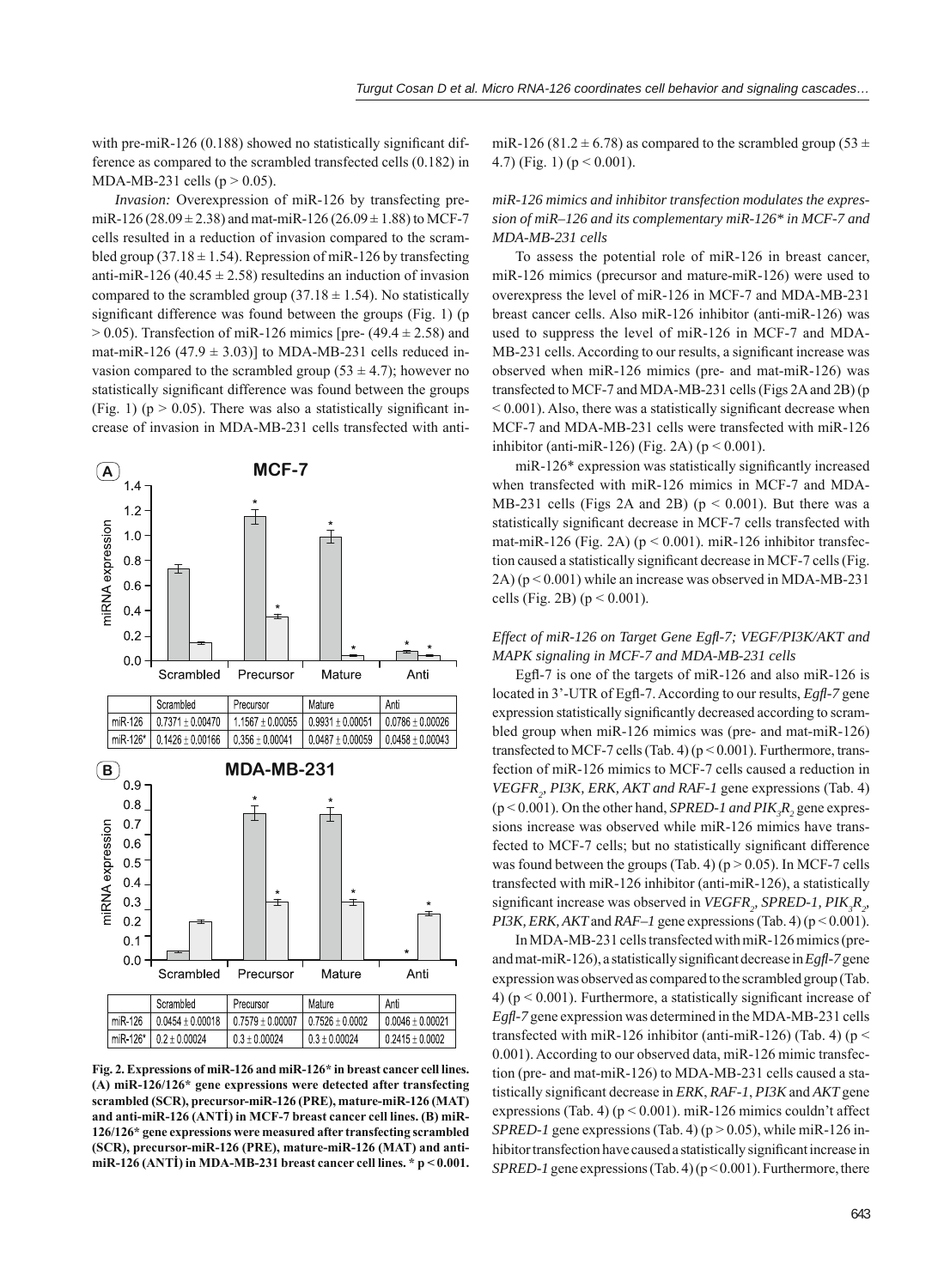| Tab. 4. Gene expressions of Egfl-7, VEGFR,, SPRED-1, PIK,R,, PI3K, ERK, AKT and RAF-1 in MCF-7 and MDA-MB-231. |  |  |  |
|----------------------------------------------------------------------------------------------------------------|--|--|--|
|----------------------------------------------------------------------------------------------------------------|--|--|--|

|            | MCF-7, SCRAMBLED                             | MCF-7, PRECURSOR       | MCF-7, MATURE         | MCF-7, ANTI            |
|------------|----------------------------------------------|------------------------|-----------------------|------------------------|
| $Egfl-7$   | 2.4284±0.00739                               | 1.1567±0.00055*        | 2.0279±0.00025*       | 12.9063±0.00029*       |
| VEGFR,     | $0.0988 \pm 0.00194$                         | $0.0237 \pm 0.00022$ * | $0.0723 \pm 0.00017*$ | $0.1174 \pm 0.00016*$  |
| SPRED-1    | $0.0448 \pm 0.00105$                         | $0.1539 \pm 0.00024$   | $0.1672 \pm 0.00034$  | $0.2449 \pm 0.00048*$  |
| PIK, R,    | $0.0769 \pm 0.00048$                         | $0.5176 \pm 0.00166$   | $0.2698 \pm 0.00085$  | $1.2311 \pm 0.00241*$  |
| PI3K       | 14.5203±0.00179                              | 8.7543±0.00098*        | $0.8351 \pm 0.00109*$ | 36.7583±0.00028*       |
| <b>ERK</b> | $18.8959 \pm 0.001$                          | $2.514\pm0.00024*$     | $0.6071 \pm 0.00047*$ | 36.7583±0.0003*        |
| AKT        | $9.6465 \pm 0.00018$                         | $6.4531 \pm 0.00076*$  | 5.579±0.00013*        | 36.7583±0.0004*        |
| RAF        | 30.2738±0.00085                              | 22.4711±0.00049*       | 14.5203±0.0033*       | 36.7583±0.00028*       |
|            | MDA-MB-231, SCRAMBLED                        | MDA-MB-231, PRECURSOR  | MDA-MB-231, MATURE    | MDA-MB-231, ANTI       |
| Egfl-7     | $0.2774 \pm 0.00019*$                        | $0.0477 \pm 0.0004*$   | $0.0575 \pm 0.00012*$ | $0.6199 \pm 0.00022$ * |
| VEGFR,     | $0.0022 \pm 0.0002$                          | $0.0019 \pm 0.00022$ * | $0.0006 \pm 0.00005*$ | $0.0025 \pm 0.00013*$  |
| SPRED-1    | $8.5 \pm 0.00344$                            | $14\pm0.0226$          | $17.3 \pm 0.00488$    | 21.5557±0.00017*       |
| PIK, R,    | $0.8011 \pm 0.00102$                         | $0.2774 \pm 0.00034*$  | $0.1487 \pm 0.00006*$ | $2.4 \pm 0.0216*$      |
| PI3K       | 7.4127±0.00019                               | 2.969±0.00198*         | 2.6945±0.00015*       | 10.1965±0.00025*       |
| <b>ERK</b> | $0.9593 \pm 0.00094$                         | $0.6156 \pm 0.00016*$  | $0.2088 \pm 0.0002*$  | 1.9725±0.00013*        |
| <b>AKT</b> | $0.2736 \pm 0.00015$                         | $0.133 \pm 0.00073*$   | $0.2161 \pm 0.00012*$ | $0.5249 \pm 0.00017*$  |
| <b>RAF</b> | $0.4147 \pm 0.00019$                         | $0.1497 \pm 0.00129*$  | $0.1044 \pm 0.00016*$ | 1.932±0.0001*          |
|            | $+$ $+$ $0.05 + +$ $+$ $0.01 + + +$ $ 0.001$ |                        |                       |                        |

 $*$  p < 0.05; \*\* p < 0.01, \*\*\* p < 0.001

was a statistically significant induction observed in the gene expression of *VEGFR*<sub>2</sub>, *PIK*<sub>3</sub> $R$ <sub>2</sub>, *PI3K*, *AKT*, *ERK* and *RAF-1* in MDA-MB-231 cells transfected with miR-126 inhibitor (anti-miR-126) as compared to the scrambled group (Tab. 4) ( $p < 0.001$ ). *VEGFR*, and  $PIK_{\beta}R_{\beta}$  and gene expressions showed a statistically significant decrease when miR-126 mimics (pre- and mat-miR-126) were transfected to MDA-MB-231 breast cancer cells (Tab. 4) ( $p < 0.001$ ).

# **Discussion**

Breast cancer is one of the most frequent and malignant types of cancer in women with an increasing morbidity and mortality rate. miRNAs are hypothesized to be a highly involved in mediating malignant functions in cancer development (23, 24). Previous studies indicated that proliferation (25), viability (26), migration and invasion of epithelial cells (27) were decreased while miR-126 was transfected (28). In a study, reduction of miR-126 led various cancer cells to induce angiogenesis, tumor growth and metastasis (29). In another study involving proliferation, migration, and invasion assays, miR-126 was found to suppress the growth and migration of gastric cancer cells (7). miR-126 has been observed to inhibit cell growth by targeting VEGF-A in lung cancer cells (30). It was previously demonstrated that overexpression of miR-126 suppressed the proliferation and inhibited the metastasis in two prostate cancer cell lines, DU-145 and PC-3 (28). miR-126 has been reported to represent an active miRNA in breast cancer and its metastasis (31). In a study, it was determined that miR-126 influenced insulin receptor 1 (IRS-1) and caused a reduction of the growth of MCF-7 and MDA-MB-231 breast cancer cells (32). It was indicated that miR-126 is important for endothelial cell signaling and promotes angiogenesis (33) and reduces breast cancer cell growth and metastasis (34).

According to our results, transfection of miR-126 mimics (preand mat-miR-126) to MCF-7 breast cancer cells showed no statis-

tically significant changes in cellular movement, except the results of pre-miR-126 transfection in proliferation and lateral motility. Nevertheless, pre-miR-126 transfection inhibited proliferation and lateral motility of MCF-7 cells. Induction of proliferation and reduction of adhesion was determined while tumor suppressive function of miR-126 has been inhibited by using miR-126 inhibitor (anti miR-126) in MCF-7 cells. Our results showed that miR-126 can be effective on cell proliferation of MCF-7 because of inhibiting the proliferation by using miR-126 mimics (pre- and mat-miR-126) and inducing the proliferation by using miR-126 inhibitor (antimiR-126) and reducing the amount of miR-126 in MCF-7 cells. Furthermore, it was observed that MCF-7 cells may have lost their adhesive functions and caused the transformation to more aggressive cancer cells while there weren't adequate miR-126 in cells by inhibiting miR-126 using miR-126 inhibitor. This situation indicated that miR-126 may inhibit metastasis of breast cancer cells and so breast cancer cells are not aggressive anymore (Tab. 3 and Fig. 3).

miR-126 mimic (mat-miR-126) transfection to aggressive breast cancer cell line MDA-MB-231 inhibits these cells survival. Presence of excess miR-126 in cells may have caused a reduction the viability of MDA-MB-231 cells. Furthermore, inhibition of MDA-MB-231 proliferation by using miR-126 mimics (pre- and mat-miR-126) supported our hypothesis which is miR-126 mimics might have affected the survival of MDA-MB-231 cells negatively. According to our results, with miR-126 inhibitor (anti miR-126) became these cells more metastatic, with miR-126 mimic (matmiR-126) became these cells more adhesive. As a result of miR-126 removal, MDA-MB-231 invasive breast cancer cells becoming more invasive of supported that miR-126 might have suppressed aggressiveness of metastatic breast cancer cells (Tab. 3 and Fig. 3). Using miR-126 inhibitor caused MDA-MB-231 cells to become more metastatic. This situation was also supported by observing that miR-126 mimic transfection caused MCF-7 adhesive breast cancer cells to become more adhesive.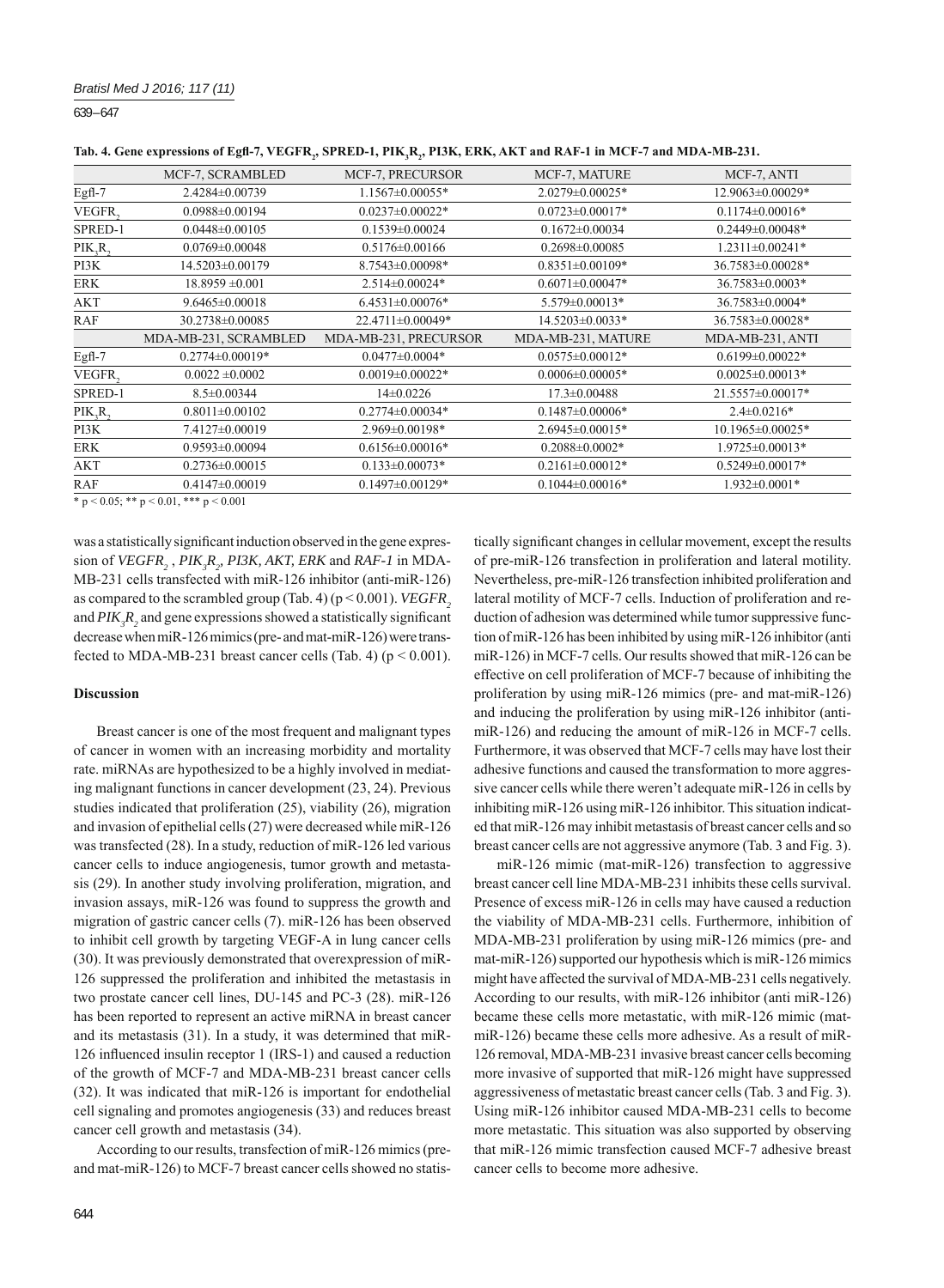

**Fig. 3. A. The effect of miR-126 on cell behaviour and signalling molecules in MCF-7. miR-126 mimics (pre- and mat-miR-126) transfection to MCF-7 cells inhibited the gene expressions of** *Egfl -7, PI3K, AKT, ERK, RAF* **and** *VEGFR2* **. Cell proliferation and lateral motility of MCF-7 cells were inhibited after pre-miR-126 transfection. Furthermore, miR-126 inhibitor (anti-miR-126) transfection only affected adhesion of MCF-7 cells. B. The effect of miR-126 on cell behaviour and signalling molecules in MDA-MB-231. miR-126 mimics (pre- and mat-miR-126) to MDA-MB-231 cells inhibited the expressions of** *Egfl -7, PI3K***,** *AKT, RAF, ERK, PIK3 R2* **and** *VEGFR2* **. Cell proliferation of MDA-MB-231 cells was inhibited after pre-miR-126 transfection while mat-miR-126 transfection has a reduction of cell proliferation and lateral motility. Furthermore, miR-126 inhibitor (anti-miR-126) transfection inhibited invasion and adhesion of MDA-MB-231 cells.**

The overexpression of miR-126, therefore, may be an attractive therapeutic strategy for the treatment of cancer (34). Tumor suppressive miR-126 downregulation was observed in various cancerous tissues (7, 35). In a study, oncogene v-Scr transfected to Cx43KO mice embryonic brain cell lines resulted in an increase in miR-126 and miR-126\* expressions (8). Increasing the amount of miR-126 in cells is aimed when transfecting miR-126 mimics. We also aimed to decrease the amount of miR-126 in cells while we have transfected miR-126 inhibitor. In our study, we observed miR-126 upregulation after miR-126 mimics were transfected to MCF-7 and MDA-MB-231 cells while a downregulation of miR-126 was observed after miR-126 inhibitor transfection.

In the biogenesis of miRNA, an uncertainty exists as to which double-stranded miRNA strands will remain following the trimming of the hairpin structure in the precursor. Either of the strands may have a role in the mechanism of miRNA. Also, these miRNAs have different nucleotide sequences and their potential different gene targets. Therefore, miRNAs and their complementary RNAs are needed to be considered as two different miRNAs. Compared to miR-126 results, miR-126\* expression results must be assessed as a different micro RNA because of different sequences. Since transfected sequences are suitable for miR-126, in some expressions of miR-126\* it was not possible to observe the expected results as miR-126.

In a study, transfection of miR-126\* to LNCaP prostate cancer cells resulted in a reduced prostein protein translation. Also, it has been reported that the increase in the prostein protein expression in prostate cells was due to the absence of miR-126\* found in *Egfl -7* gene (36). In a non-small cell lung cancer (NSCLC) study, a significant reduction in CRK protein which is the functional target of miR-126 was observed while cells were transfected with pre-miR-126 (6). In another study, suppression of miR-126 with anti-miR-126 was associated with increased *Egfl*-7 gene and its products in NSCLC cells (37). In our study, we observed an upregulation of *Egfl -7* gene expression in MCF-7 and MDA-MB-231 cells transfected with miR-126 inhibitor. Furthermore, transfection of miR-126 mimics caused a reduction in *Egfl -7* gene expression (Figure 3A and 3B). These results supported the opinion that Egfl-7 might be the target of miR-126 and presence and absence of miR-126 might affect Egfl-7 function in cancer progression. We suggest that if this case gets out of control, it may lead to vasculogenesis and angiogenesis in later periods.

miRNAs regulate vascular diseases such as atherosclerosis and cancer (34). miR-126 has a positive regulatory effect on response of vascular endothelial cells to Vascular Endothelial Growth Factor (VEGF) (20). Over stimulation of endothelial cells with VEGF leads to hyperactivity of the receptor (VEGFR<sub>2</sub>). In cancer cells,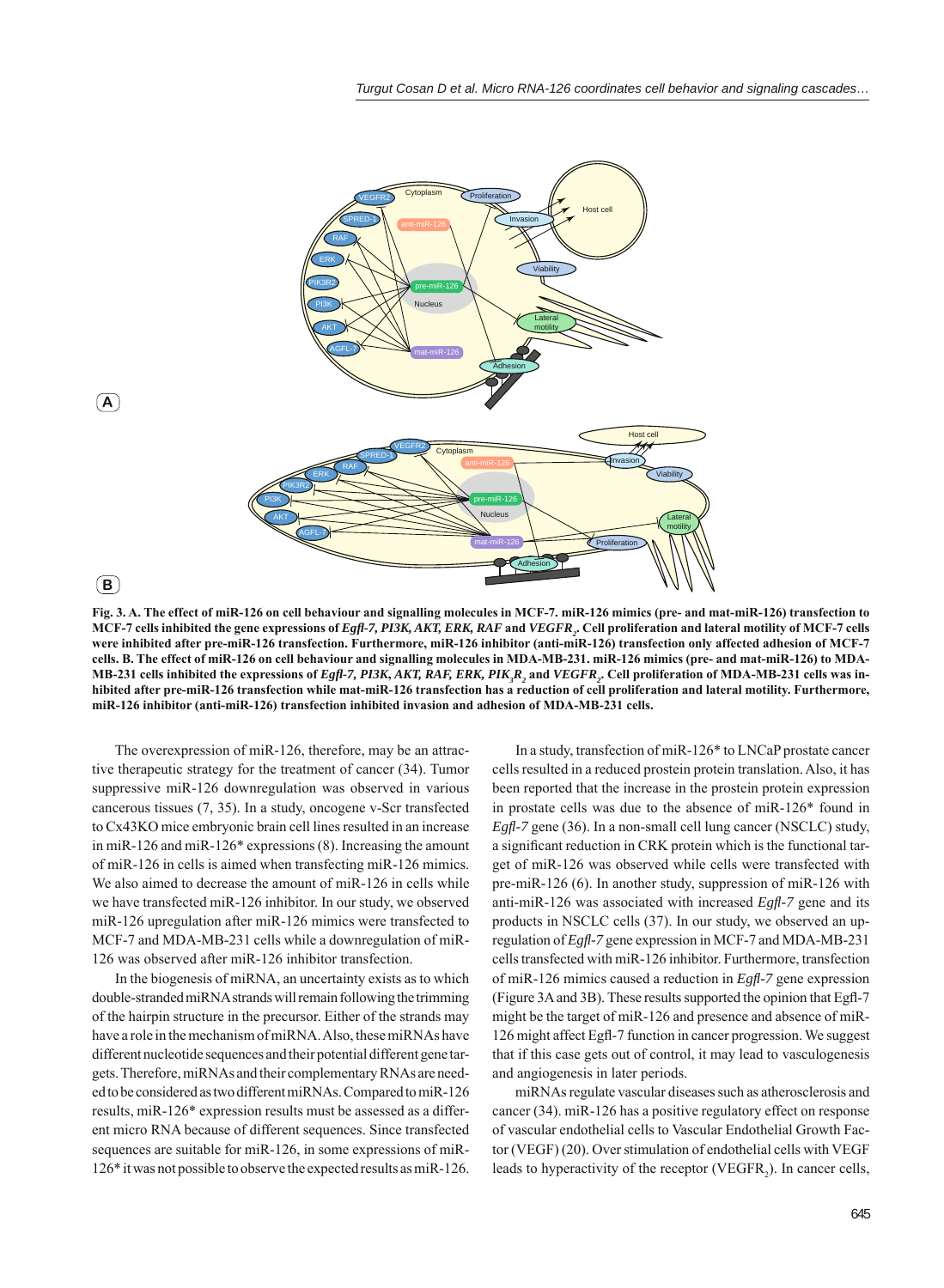we can see resembled characteristics like response to VEGF as vascular endothelial cells. Cancer cells differentiate and grow from angioblastic precursors, mainly from vascular endothelial cells and this process is initiated by angiogenesis. Zhu et al. (2011) observed miR-126 downregulation in breast tumors where the VEGF/ PI3K/AKT signaling pathway was activated. Furthermore, they also determined that introduction of miR-126 mimics into MCF-7 could effectively decrease VEGF/PI3K/AKT signaling activity (38). Yoshida et al. (2006) observed that phosphorylation of ERK and AKT by VEGF induction is increased in miR-126 knockout cancer cells (39). Our results showed that  $VEGFR<sub>2</sub>$ , membrane receptor of VEGF, could be affected by miR-126 in both MCF-7 and MDA-MB-231 cells. Presence of miR-126 caused a reduction of receptor activity in MCF-7 and MDA-MB-231 cells. Furthermore, knockdown miR-126 in both cancer cell lines induce the receptor activity (VEGFR<sub>2</sub>) and increase the response to VEGF of MCF-7 and MDA-MB-231 breast cancer cells relatively (Figs 3A and 3B).

Studies at the molecular level involving different types of cancer suggest significant roles for SPRED-1 and  $PIK_3R_2$ . SPRED-1 and  $PIK_3R_2$  block the VEGF signal transduction in angiogenesis (15, 21, 40). While SPRED-1 inhibits the activation of MAPK signaling,  $PIK_3R_2$  is associated with the inhibition of VEGF/PI3K/ AKT signaling (15, 20). In several studies, miR-126 has been reported to regulate the VEGF signal transduction in MAPK and VEGF/PI3K/AKT signaling by using SPRED-1 and  $PIK_3R_2(7, 41)$ . A reduction in SPRED-1 and  $PIK_3R_2$  levels is associated with increased expression of miR-126. When the impaired ERK phosphorylation can be salvaged by the blockade of SPRED-1, the damage in AKT phosphorylation-dependent VEGF may also be corrected through  $PIK_3R_2$ -blocked siRNA (38, 42). It has been proposed that miR-126 specific for breast cancer targets VEGFA and  $PIK_3R_2$ , resulting in reduced activity of these gene locations (43). In a study, pre-miR-126 was found to significantly reduce  $PIK_3R_2$  gene expression while anti-miR-126 was observed to increase  $PIK_3R_2$  gene expression in HeLA cells (40). According to obtained data, only absence of miR-126 affected the gene expressions of SPRED-1 and  $PIK_3R_2$  in MCF-7 and MDA-MB-231 breast cancer cells while presence of miR-126 only has modulated  $\text{PIK}_{3}R_{2}$  in MDA-MB-231 cells. These regions take important roles in angiogenesis and vasculogenesis of mainly epithelial cells and partly cancer cells. MDA-MB-231 cells are invasive, aggressive and metastatic breast cancer cells. Because of these functions, miR-126 is more effective to SPRED-1 and  $PIK_3R_2$  in these cancer cells (Figure 3A and 3B).

Cell proliferation of MDA-MB-231 cells was inhibited after pre-miR-126 transfection while mat-miR-126 transfection has a reduction of cell proliferation and lateral motility. Furthermore, miR-126 inhibitor (anti-miR-126) transfection inhibited invasion and adhesion of MDA-MB-231 cells.

VEGF and FGF binding to endothelial cells initiate the activation of the MAPK signaling. miR-126 suppresses the expression of SPRED-1, which is a regulator for the MAPK signaling (44). Therefore, deficiency of miR-126 reduces MAPK signaling in response to VEGF and FGF found in accelerated angiogenic signaling (20). In a study about chronic ocular ischemia, the application of miR-126 inhibitor induced upregulation of SPRED-1 protein level and 72 hours after transfection, miR-126 inhibitor downregulated phosphorylated ERK, VEGF, and FGF (45). MAPK signaling regulates the transcription of the genes which play a role in angiogenesis and are located in the nucleus. Activation of MAPK and VEGF/ PI3K/AKT signaling by growth factors like VEGF causes increased phosphorylation of ERK and AKT. The induction of ERK and AKT phosphorylation by VEGF is increased in miR-126 knockdown cells (39). In a study, it has been reported that when anti-miR-126 leads to increased *PIK3 R2* gene expression, it also causes inhibition of *AKT* gene expression in VEGF/PI3K/AKT signaling (40). Furthermore, Li et al demonstrated that the up-regulation of miR-126 contributes to the aberrant activation of the ERK signaling and inhibits cell proliferation and invasion through targeting KRAS in glioma (46). In cancer, both VEGF/PI3K/AKT and MAPK signaling pathways have been working very actively. Furthermore, previous studies indicated that miR-126 has a tumor suppressive function in breast cancer. Also, our obtained data indicated that presence and absence of miR-126 modulate the gene expressions of VEGF/PI3K/AKT and MAPK signaling in MCF-7 and MDA-MB-231. miR-126 mimics suppress the gene expressions of VEGF/PI3K/AKT and MAPK signaling via modulating the function of  $VEGFR$ <sub>2</sub> while absence of miR-126 caused increased activitz y of genes for VEGF/PI3K/ AKT and MAPK signaling (Figs 3A and 3B).

Cancer is a complex disease that is associated with pharmacology, genetic, molecular biology etc. Our study indicated that miR-126 interacts with a variety of molecules that have role in cell signaling in breast cancer. Furthermore, miR-126 might be more effective in inhibition of metastatic breast cancer and may play a significant role in the metastasis of breast cancer.

#### **References**

**1. Elbashir SM, Lendeckel W, Tuschl T.** RNA Interference is Mediated by 21- and 22- Nucleotide RNAs. Genes Develop 2001; 15 (2): 188–200.

2. Fitch MJ, Campagnolo I, Kuhnert F, Stuhlmann H. Egfl-7, a novel epidermal growth factor domain gene expressed in endothelial cells. Dev Dyn 2004; 230: 316–324.

**3. Parker LH, Schmidt M, Jin SW, Gray AM, Beis D, Pham T et al.** The Endothelial cell derived secreted factor Egfl-7 regulates vascular tube formation. Nature 2004; 428: 754–758.

**4. Lagos-Quintana M, Rauhut R, Yalcin A, Meyer J, Lendeckel W, Tus**chl T. Identification of tissue spesific microRNAs from mouse. Curr Biol 2002; 12: 735–739.

**5. Wang W, Zhang E, Lin C.** MicroRNAs in tumor angiogenesis. Life Sci 2015; 136: 28–35.

**6. Crawford M, Brawner E, Batte K, Yu L, Hunter MG, Otterson GA et al.** MicroRNA-126 inhibits invasion in non-small cell lung carcinoma cell lines. Biochem Biophys Res Commun 2008; 373 (4): 607–612.

7. Feng R, Chen X, Yu Y, Su L, Yu B, Li J et al. miR-126 functions as a tumour supressor in human gastric cancer. Cancer Lett 2010; 298 (1): 50–63.

**8. Li X, Shen Y, Ichikawa H, Antes T, Goldberg GS.** Regulation of miRNA expression by Src and contact normalization: effects on nonanchored cell growth and migration. Oncogene 2009; 28 (48): 4272–4283.

**9. Mallick R, Patnaik SK, Yendamur S.** MicroRNAs and lung cancer: Biology and applications in diagnosis and prognosis. J Carcinogen 2010; 9 (8).